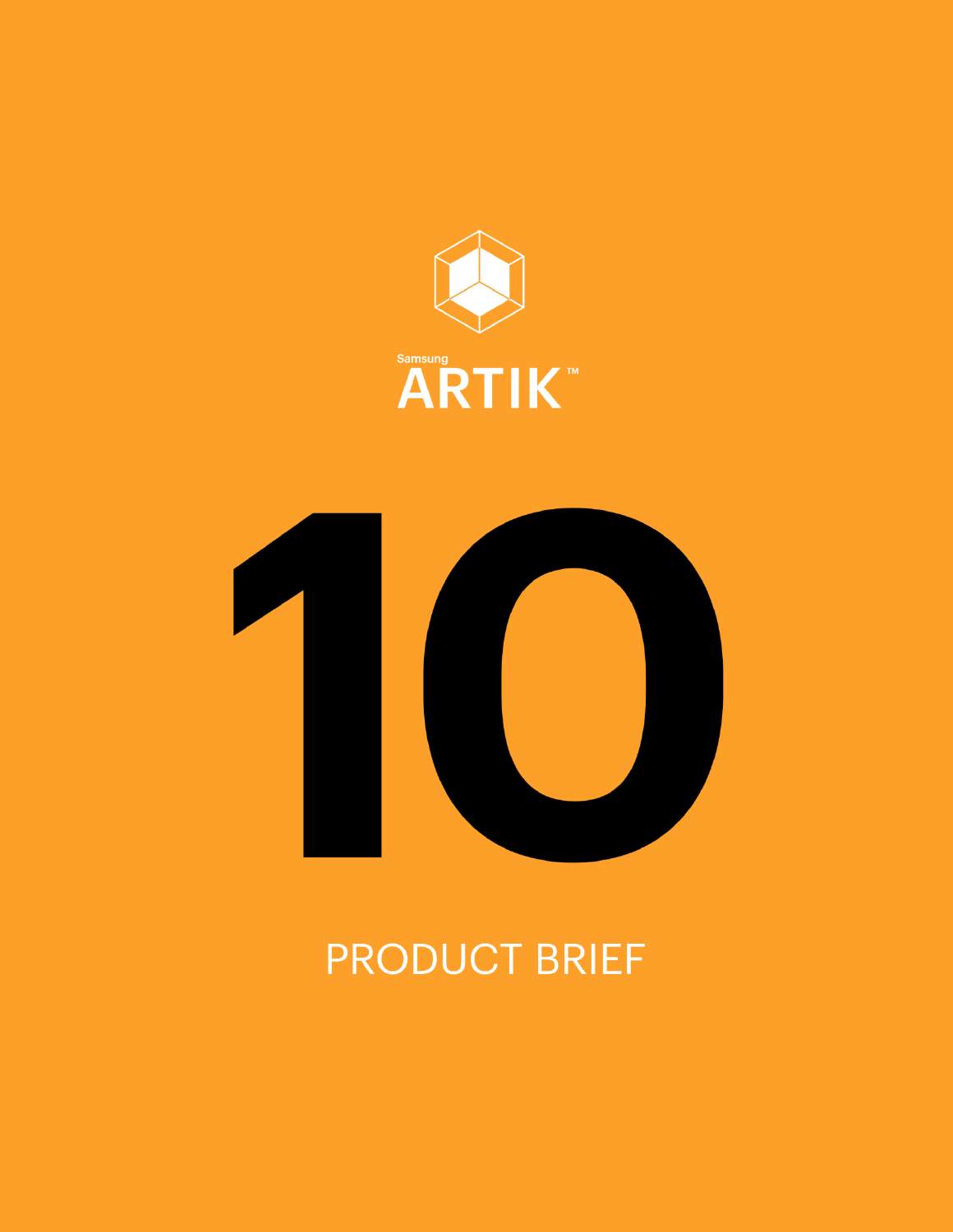

**ARTIK 1020 Module Front View** 

Samsung's ARTIK™ 1020 Module is the world's highest performance Internet-of-Things (IoT) module. It is based on an octa-core architecture, containing quad ARM® Cortex®-A15 and ARM® quad Cortex®-A7 cores, DRAM and flash memory, camera and display interfaces, a full complement of digital I/O and analog inputs, and world class connectivity with IEEE802.11a/b/g/n/ac, Bluetooth® 4.1 + LE and a ZigBee® radio inside a package that is just 29x39x1.3mm. The scalable processing power of the ARTIK 1020 Module makes it ideally suited for video and image processing tasks like autonomous vehicle navigation, intensive 3D graphics or large immersive displays.

Alternatively, the small size of the ARTIK 1020 Module enables servicing application domains with a high local computation requirement, like model-based robotic control, virtual reality or image processing. The hardware based Secure Element works with the ARM® TrustZone® and Trustonic's Trusted Execution Environment (TEE) to provide "bank level" security end-to-end.



| Camera I/F                              | 1x 4-lane MIPI CSI up to 16MP@30fps<br>(Supports YUV and MJPEG)                      |
|-----------------------------------------|--------------------------------------------------------------------------------------|
| Display                                 | 4-lane MIPI DSI up to FHD 1920x1200@24bpp<br>simultaneous HDMI 1920x1080@60fps       |
| Audio                                   | 1x channel PCM and 2-channel I2S audio<br>interface.<br>supporting 5.1 channel audio |
| Memory                                  |                                                                                      |
| <b>DRAM</b>                             | 2GB LPDDR3                                                                           |
| <b>FI ASH</b>                           | 16GB eMMC                                                                            |
| Security                                |                                                                                      |
| Secure Flement                          | Secure point to point authentication and data<br>transfer                            |
| <b>Trusted Execution</b><br>Environment | Trustonic TEE (NDA required)                                                         |
| Radio                                   |                                                                                      |
| WI AN                                   | IEEE802.11a/b/g/n/ac                                                                 |
| Bluetooth                               | $4.1 + 1F$                                                                           |
| IEEE802.15.4                            | ZigBee                                                                               |
| Power Management                        |                                                                                      |
| <b>PMIC</b>                             | Provides all power on the ARTIK 1020 Module<br>usina<br>on-board bucks and LDO's     |
| Interfaces                              |                                                                                      |
| Analog and Digital I/O                  | GPIO, Analog Input, UART, I2C, I2S, SPI, USB 2.0,<br>USB 3.0, SDIO, JTAG             |
|                                         |                                                                                      |

#### SAMSUNG ELECTRONICS RESERVES THE RIGHT TO CHANGE PRODUCTS, INFORMATION AND SPECIFICATIONS WITHOUT NOTICE.

Products and specifications discussed herein are for reference purposes only. All information discussed herein is provided on an "AS IS" basis, without warranties of any kind. This document and all information discussed herein remain the sole and exclusive property of Samsung Electronics. No license of any patent, copyright, mask work, trademark or any other intellectual property right is granted by one party to the other party under this document, by implication, estoppel or other-wise. Samsung products are not intended for use in life support, critical care, medical, safety equipment, or similar applications where product failure could result in loss of life or personal or physical harm, or any military or defense application, or any governmental procurement to which special terms or provisions may apply. For updates or additional information about Samsung products, contact your nearest Samsung office. All brand names, trademarks and registered trademarks belong to their respective owners.